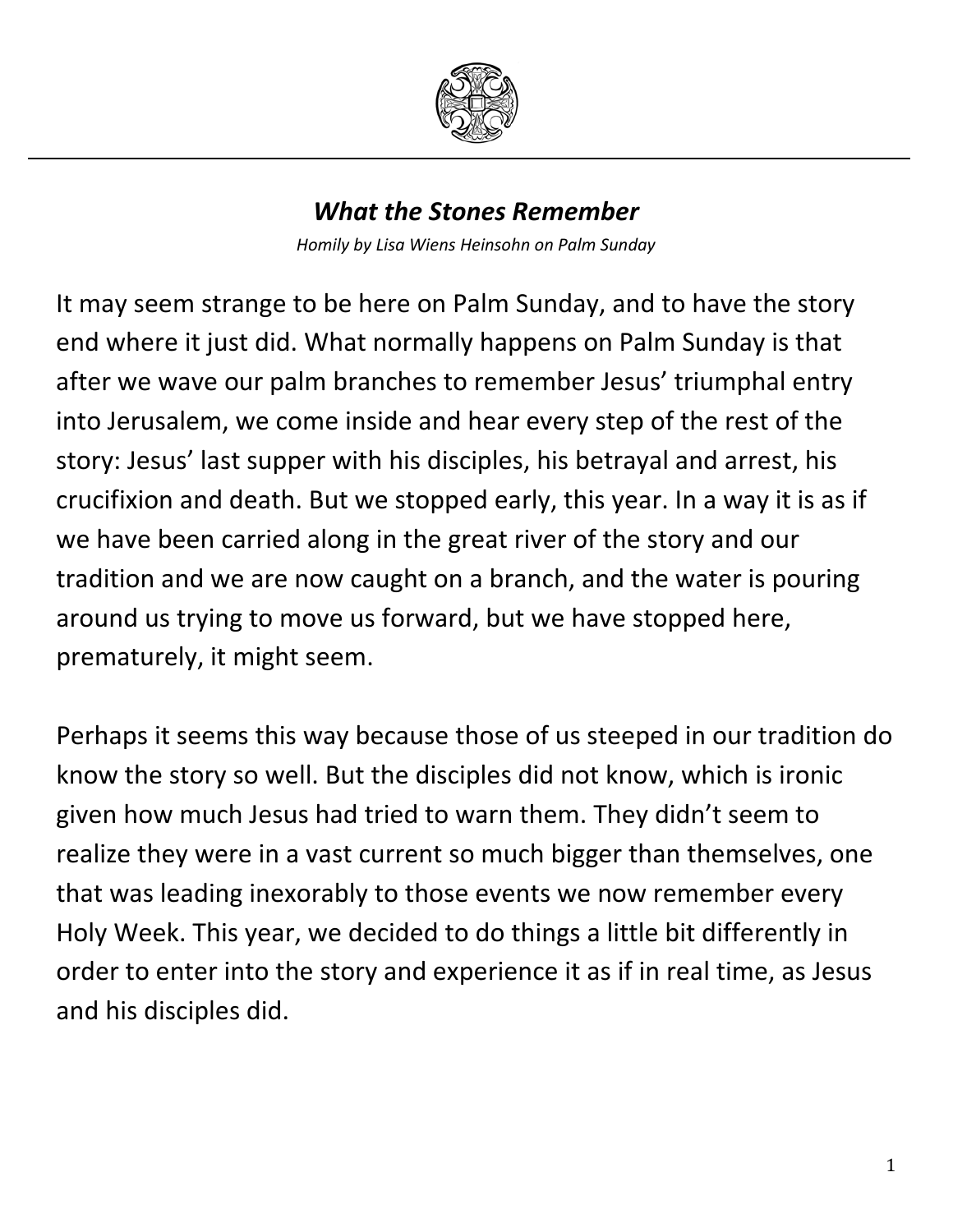On this day so long ago, all the disciples knew was a sense of amazement and awe. Their Teacher was finally being recognized in a significant way by the crowds as he entered Jerusalem triumphantly. Scholars tell us it was no accident that Jesus entered the city on a colt from the east that day, for apparently the very same day, Pontius Pilate was entering the city from the west, on a horse, in a ritual Roman display of power. The comparison was unmistakable. Surely the disciples and the crowds wondered if Jesus might be a true alternative to their hated imperial oppressors. Surely it seemed as if the whole world was moving toward Jesus' ascent into power. There is a feel of inevitability in the whole story, even down to the details of how Jesus sent his disciples to get a colt from unknown people who just let them, exactly as predicted without a hitch. When the Pharisees objected to what seemed an ostentatious display of power, Jesus said that if he were to silence the crowds, even the stones would shout out. No force on earth, apparently, could stop what was happening. Even if the scholars couldn't figure it out, everyday people and even the rocks could recognize that there was something about Jesus that was very significant.

The sense of inevitability continued later in the week as they were preparing to celebrate the Passover. Jesus sent disciples ahead to find the place they would celebrate, just as he had sent them to find the colt, and again everything happens smoothly in an almost eerie way, just as he had predicted it would. So they ate their Passover meal together. And then the great currents carrying them toward what they hoped was a positive sea change in their destiny, turned on a dime. It had seemed that Jesus was the obvious hopeful alternative to Rome, which he in fact was and is, but not how they thought. ..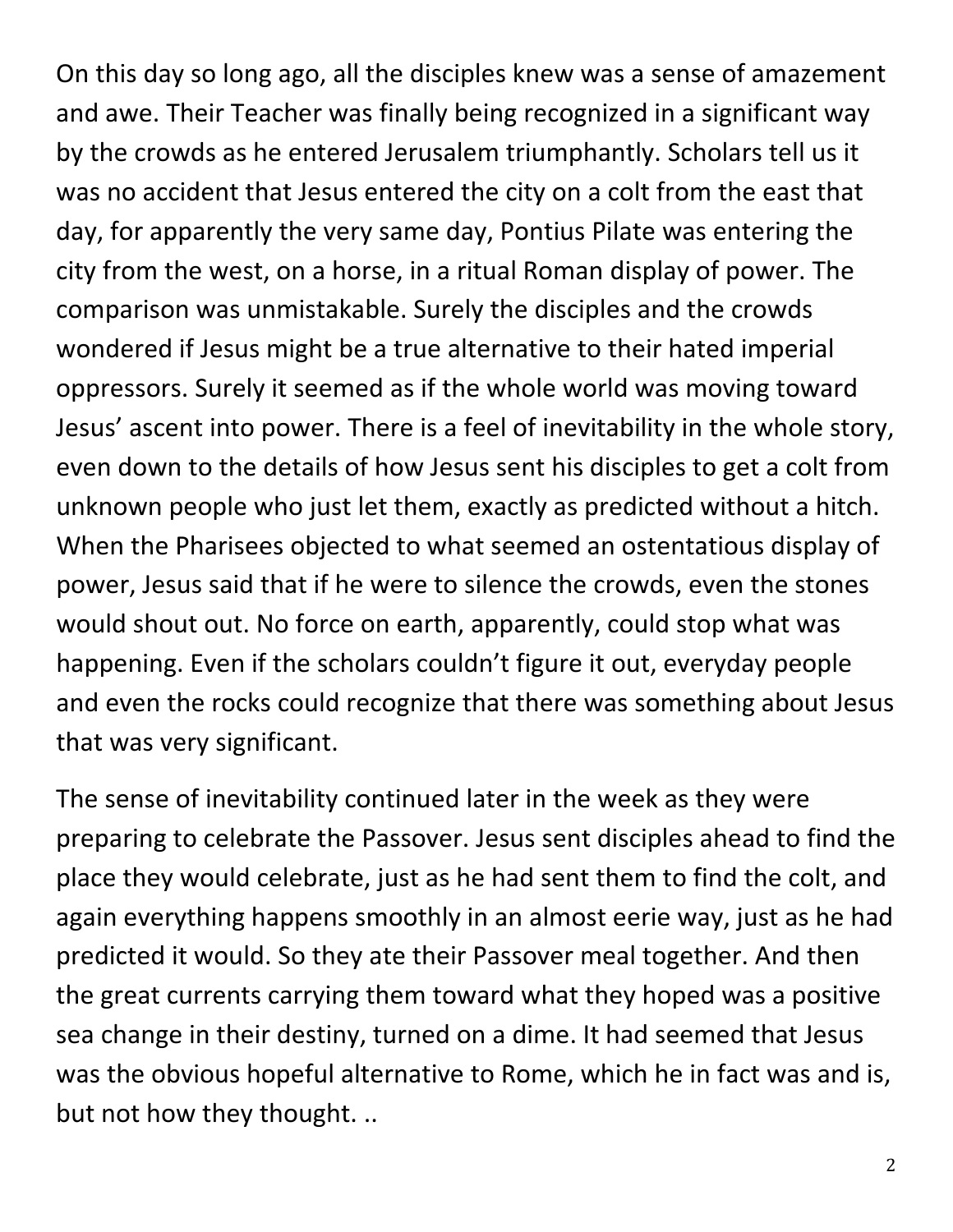And so the current of Roman power, and the current of Jesus, and the Great Story of God working through the Jewish people all combined and moved with great force, not toward a throne, but toward Golgotha.

There are times in the life of the world we also can have a sense of the inexorable, of great movements of change happening that are beyond our control and that are leading us we do not know where. Sometimes climate change can feel like that. Sometimes our nation's political situation can feel like that. Sometimes we feel it in our personal lives, watching ourselves or people we love caught in a flow that has its own insistent momentum. Just like the disciples on Palm Sunday, we do not know where things will take us. We can be so wrong about what we imagine is possible.

As often happens when I zoom way in to a story in scripture to prepare for preaching, one detail of this story stood out to me. Jesus said to the Pharisees, if the crowds were silent, the stones would cry out. The thing is, even though the crowd turned out to be fickle in their attitude toward Jesus with terrible results, they were not wrong in what they were seeing, even if they didn't quite understand it. In my imagination, on that Palm Sunday, they experienced a liminal moment, a moment when the Celts would say the veils between the worlds were thin. They saw something in Jesus that was powerful, important, and more significant than they could understand. And they were right. Even though they forgot just a few days later, in my imagination, the stones did not. They knew all along. They still do.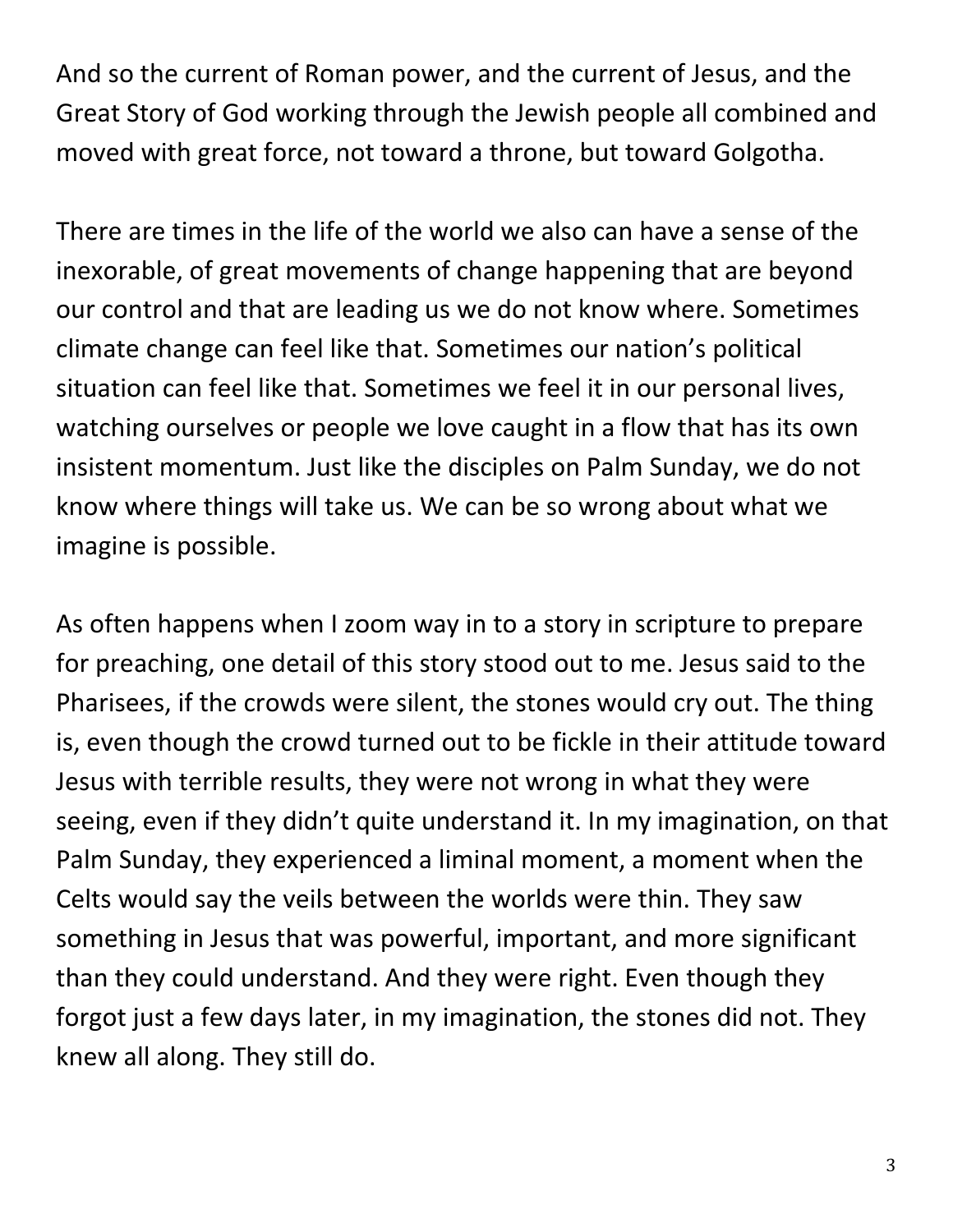I'm sure many of you are familiar with the great fantasy trilogy *The Lord of the Rings* by J.R.R. Tolkien. There is a scene in it in which the elf Legolas, who is somewhere between 500 and 3000 years old, speaks about a part of the country where Elves had dwelt long ago. He says that "the trees and the grass do not now remember the Elves. Only I hear the stones lament them... $^{\prime\prime}$ <sup>[1](#page-3-0)</sup> There is an imagination that the stones are the eldest and also have the longest memory. This last summer I went up to the Boundary Waters and learned that much of the beautiful exposed ledgerock there is from the Precambrian era—the earliest part of the earth's history. There are boulders in Ely that are 2.7 billion years old. For me personally, there is something about being in the presence of the most ancient creatures in the natural world—these rocks that saw glaciers scrape the land to the bone many times, over thousands of centuries—that makes me think differently about what is true, and what seems momentous today. Years ago, I visited the Grand Canyon, and I remember seeing all the way to the bottom of it—literally a mile deep and being told that every step into the Grand Canyon represents 20,000 years of erosion. So in one step, all of recorded human history as we know it is gone, and our species itself vanishes in ten steps, with a mile further to walk. I felt relieved that all the problems I thought to be so huge were so utterly insignificant in the face of the vast beauty that is the Grand Canyon. I have heard the story of an inmate in the concentration camps in Europe in WWII, who looked up and saw, in the night sky, a single star that was so remote and so beautiful, that it gave her comfort—because nothing that happened here could ever touch it.

<span id="page-3-0"></span> <sup>1</sup> J.R.R. Tolkien, *Fellowship of the Ring*, chapter 3: "The Ring Goes South."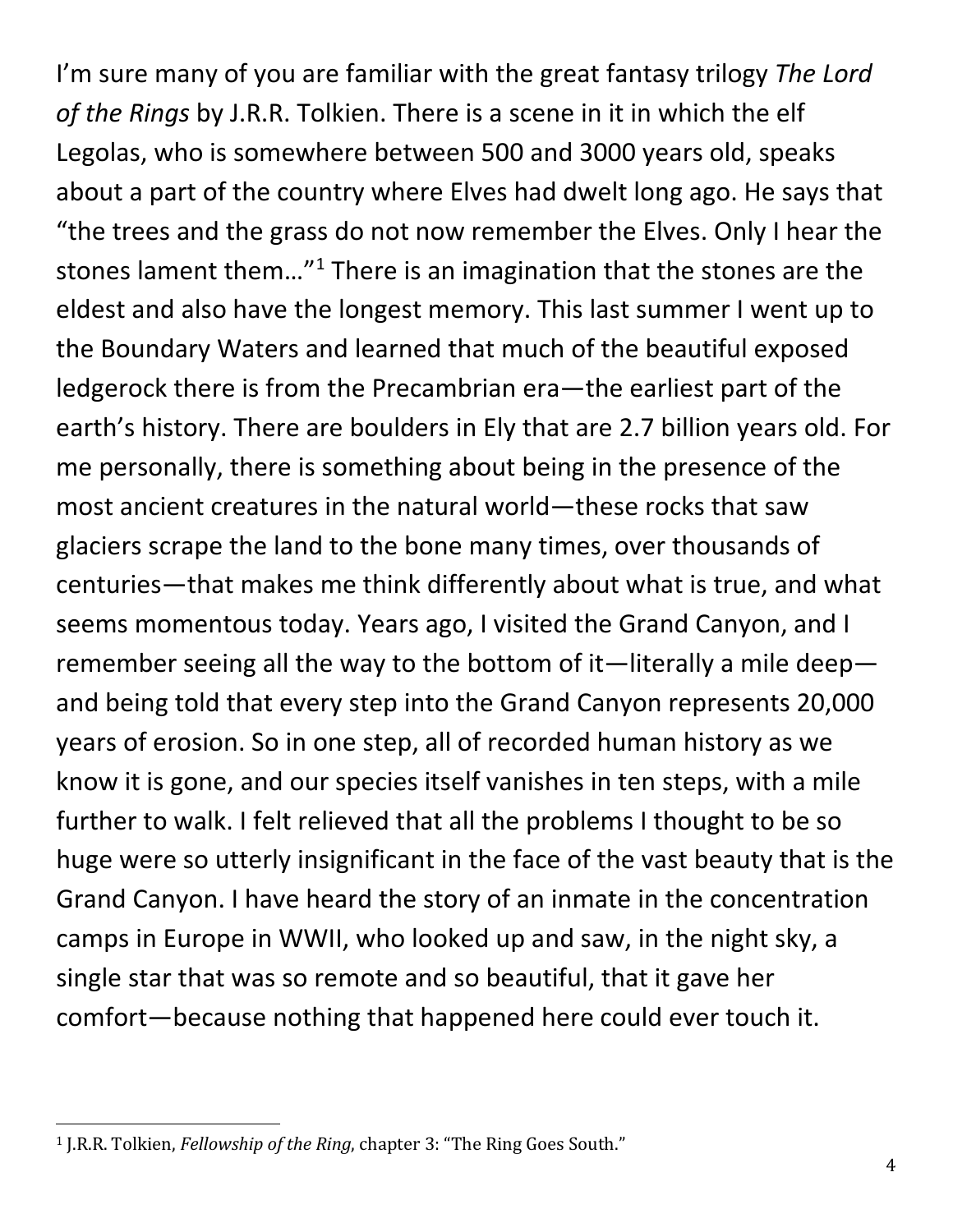For me, the still point in today's vast epic tale from scripture—the story of Jesus in triumph, in glory, yet being swept by all the currents of divine and human will toward Calvary—is the knowledge of the stones. Now I know Jesus probably didn't mean they literally remembered. But in the Ojibwe language, their pronouns refer not to male and female objects, but to animate and inanimate objects—and in the Ojibwe imagination, it isn't just oak trees and people and mosquitos who are animate, but also snow and drums and rocks. So perhaps in the field of mythic wisdom beyond what we currently understand, the stones did know. They would never forget who and what Jesus is, whether the crowds celebrated or hated him, whether Rome adopted Christianity or abandoned it, no matter what happens to Christendom or St. John's or the world.

It seems that in the deepest memory of ancient creation, there is the recognition of what is true, what is important. Just as a parent never forgets the goodness of her newborn child, no matter what the child does as an adult, creation knows. Deeper than the currents of human history is the essential light embodied in Christ. It is the light that belongs to all people, indeed to all things, as the first chapter of John's gospel describes. This light was the first reality created, before the light of sun and moon and stars. This light will outlast whatever we can do to one another and to this planet, whether for great good or for great ill.

So this week, we will be swept up into the river of Holy Week that leads through terrible suffering and betrayal, to death. We know how it ends, but we don't avoid the story just to get to the happy parts. How will you walk through Holy Week? What seems inevitable or beyond your control in your own life, those forces that march forward no matter what you do?